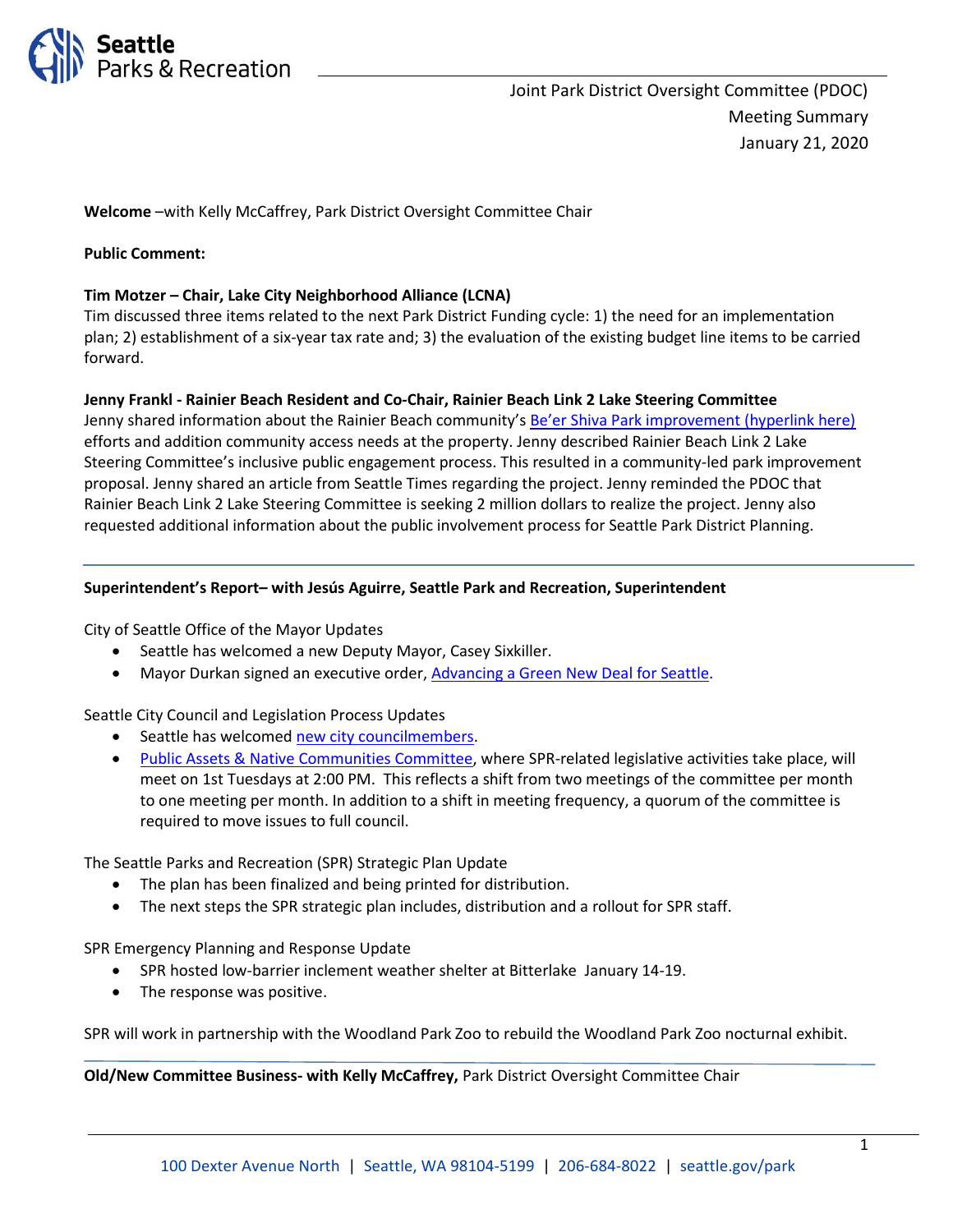The PDOC Mayor & Council Relations Subcommittee is drafting a charter at their January 28<sup>th</sup> meeting. The draft will be available for review and discussion at the February  $18<sup>th</sup>$  PDOC meeting.

### **Seattle Park District Financial Planning Process– with Jesús Aguirre, Seattle Park and Recreation, Superintendent**

**Summary:** An overview of the three primary phases of the 2020 Seattle Park District planning process was provided. For most of the first half of the year, SPR, the PDOC and the Board of Park Commissioners will steward the development and refinement of a set of Seattle Park District funding recommendation packages.

January – February: Before potential expansions are considered, a review of the initiatives SPR is recommending be continued as baseline services is needed. We will consider Seattle Park District funding in the larger context of SPR's overall vision, mission and strategic plan.

March – May: This marks the joint boards prioritization process. The boards will hear from the public and apply that input into prioritizing a set of possible expansions above the baseline Park District investments. This will be an intense few months, involving three public meetings, subcommittees that will dive deep into policy proposals, and a concerted equity analysis. This portion of the process will result in board generated recommendations to SPR's Superintendent regarding Seattle Park District funding recommendation packages.

In addition to the public meetings, SPR will conduct online engagement, including a website where we will keep all pertinent information, a public survey, a dedicated email address, and frequent communications about what we're hearing and what's upcoming.

June – August: Seattle Park District funding recommendations will be apart SPR's biennial budget proposal for 2021-2022. Over the summer, the City Budget Office and Mayor's Office will consider the slate of Park District proposals with the budget.

August – November: Once the Mayor identifies her proposed package, the funding proposal for 2021-2026 will be submitted to the Park District Board (aka the City Council) for consideration and review. This provides another opportunity for members of the public, the Park District Oversight Committee, and the Park Board to engage with elected officials about these proposals.

# **2020 Park District Planning Phases**



[Learn more \(hyperlink here\)](https://www.friendsofwaterfrontseattle.org/coming_soon/) and [see the presentation \(hyperlink here\)](http://www.seattlechannel.org/parksBoard?videoid=x108053&jwsource=cl) (Starts at 46:45, ends at 1:19:55).